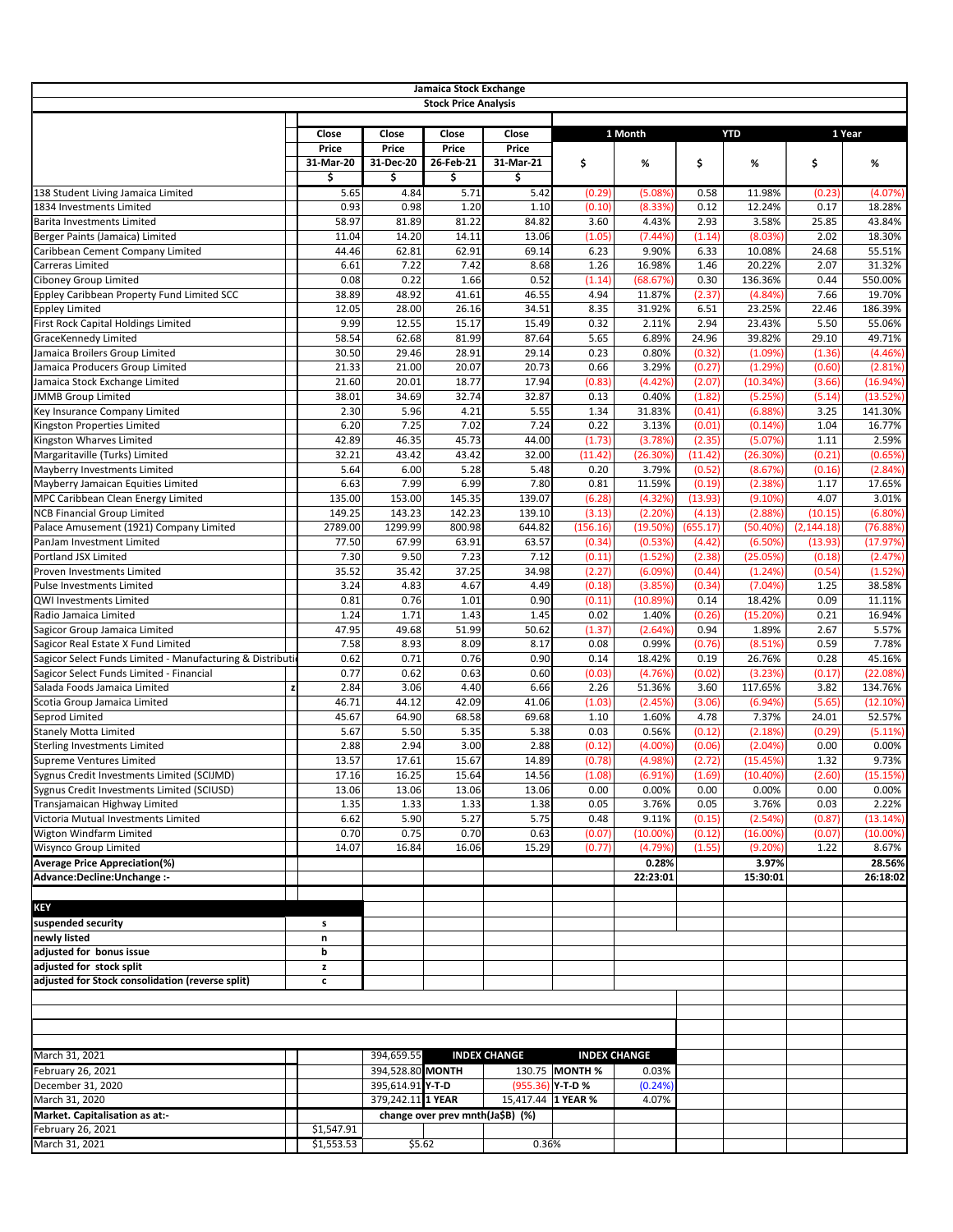|                                                 |         |                   |                                    | <b>JAMAICA STOCK EXCHANGE</b>                    |             |             |                                    |
|-------------------------------------------------|---------|-------------------|------------------------------------|--------------------------------------------------|-------------|-------------|------------------------------------|
|                                                 |         |                   |                                    | <b>TOP TEN WINNERS &amp; LOSERS</b>              |             |             |                                    |
|                                                 |         |                   |                                    |                                                  |             |             |                                    |
|                                                 |         |                   |                                    | (MARCH 31, 2021)                                 |             |             |                                    |
|                                                 |         |                   | <b>CLOSE PRICE</b><br><b>CLOSE</b> |                                                  |             | <b>OPEN</b> | <b>CLOSE PRICE</b><br><b>CLOSE</b> |
| <b>TOP ADVANCING</b>                            | %       | <b>OPEN</b><br>\$ | \$                                 | <b>TOP DECLINING</b>                             | %           | \$          | \$                                 |
|                                                 |         |                   |                                    | <b>1 MONTH</b>                                   |             |             |                                    |
| Salada Foods Jamaica Limited                    | 51.36%  | 4.40              |                                    | 6.66 Ciboney Group Limited                       | (68.67%)    | 1.66        | 0.52                               |
|                                                 | 31.92%  | 26.16             |                                    | 34.51 Margaritaville (Turks) Limited             | (26.30%)    | 43.42       | 32.00                              |
| Eppley Limited<br>Key Insurance Company Limited | 31.83%  | 4.21              |                                    | 5.55 Palace Amusement (1921) Company Limited     | (19.50%)    | 800.98      | 644.82                             |
| Sagicor Select Funds Limited - Man & Dist       | 18.42%  | 0.76              |                                    | 0.90 QWI Investments Limited                     | (10.89%)    | 1.01        | 0.90                               |
| Carreras Limited                                | 16.98%  | 7.42              |                                    | 8.68 Wigton Windfarm Limited                     | $(10.00\%)$ | 0.70        | 0.63                               |
| Eppley Caribbean Property Fund Limited SCC      | 11.87%  | 41.61             |                                    | 46.55 1834 Investments Limited                   | (8.33%)     | 1.20        | 1.10                               |
| Mayberry Jamaican Equities Limited              | 11.59%  | 6.99              |                                    | 7.80 Berger Paints (Jamaica) Limited             | (7.44%)     | 14.11       | 13.06                              |
| Caribbean Cement Company Limited                | 9.90%   | 62.91             |                                    | 69.14 Sygnus Credit Investments Limited (SCIJMD) | (6.91%)     | 15.64       | 14.56                              |
| Victoria Mutual Investments Limited             | 9.11%   | 5.27              |                                    | 5.75 Proven Investments Limited                  | (6.09%)     | 37.25       | 34.98                              |
| GraceKennedy Limited                            | 6.89%   | 81.99             |                                    | 87.64 138 Student Living Jamaica Limited         | (5.08%      | 5.71        | 5.42                               |
|                                                 |         |                   |                                    |                                                  |             |             |                                    |
|                                                 |         |                   |                                    | YEAR-TO-DATE                                     |             |             |                                    |
|                                                 |         | \$                | \$                                 |                                                  |             | \$          | \$                                 |
| <b>Ciboney Group Limited</b>                    | 136.36% | 0.22              |                                    | 0.52 Palace Amusement (1921) Company Limited     | (50.40%)    | 1299.99     | 644.82                             |
| Salada Foods Jamaica Limited                    | 117.65% | 3.06              |                                    | 6.66 Margaritaville (Turks) Limited              | (26.30%)    | 43.42       | 32.00                              |
| GraceKennedy Limited                            | 39.82%  | 62.68             |                                    | 87.64 Portland JSX Limited                       | (25.05%)    | 9.50        | 7.12                               |
| Sagicor Select Funds Limited - Man & Dist       | 26.76%  | 0.71              |                                    | 0.90 Wigton Windfarm Limited                     | $(16.00\%)$ | 0.75        | 0.63                               |
| First Rock Capital Holdings Limited             | 23.43%  | 12.55             |                                    | 15.49 Supreme Ventures Limited                   | (15.45%)    | 17.61       | 14.89                              |
| <b>Eppley Limited</b>                           | 23.25%  | 28.00             |                                    | 34.51 Radio Jamaica Limited                      | (15.20%)    | 1.71        | 1.45                               |
| Carreras Limited                                | 20.22%  | 7.22              |                                    | 8.68 Sygnus Credit Investments Limited (SCIJMD)  | (10.40%)    | 16.25       | 14.56                              |
| <b>QWI Investments Limited</b>                  | 18.42%  | 0.76              |                                    | 0.90 Jamaica Stock Exchange Limited              | (10.34%)    | 20.01       | 17.94                              |
| 1834 Investments Limited                        | 12.24%  | 0.98              |                                    | 1.10 Wisynco Group Limited                       | (9.20%)     | 16.84       | 15.29                              |
| 138 Student Living Jamaica Limited              | 11.98%  | 4.84              |                                    | 5.42 MPC Caribbean Clean Energy Limited          | (9.10%      | 153.00      | 139.07                             |
|                                                 |         |                   |                                    | 1 YEAR                                           |             |             |                                    |
|                                                 |         | \$                | Ś.                                 |                                                  |             | \$          | \$                                 |
| <b>Ciboney Group Limited</b>                    | 550.00% | 0.08              |                                    | 0.52 Palace Amusement (1921) Company Limited     | (76.88%)    | 2789.00     | 644.82                             |
| <b>Eppley Limited</b>                           | 186.39% | 12.05             |                                    | 34.51 Sagicor Select Funds Limited - Financial   | (22.08%)    | 0.77        | 0.60                               |
| Key Insurance Company Limited                   | 141.30% | 2.30              |                                    | 5.55 PanJam Investment Limited                   | (17.97%)    | 77.50       | 63.57                              |
| Salada Foods Jamaica Limited                    | 134.76% | 2.84              |                                    | 6.66 Jamaica Stock Exchange Limited              | (16.94%)    | 21.60       | 17.94                              |
| Caribbean Cement Company Limited                | 55.51%  | 44.46             |                                    | 69.14 Sygnus Credit Investments Limited (SCIJMD) | (15.15%)    | 17.16       | 14.56                              |
| <b>First Rock Capital Holdings Limited</b>      | 55.06%  | 9.99              |                                    | 15.49 JMMB Group Limited                         | (13.52%)    | 38.01       | 32.87                              |
| Seprod Limited                                  | 52.57%  | 45.67             |                                    | 69.68 Victoria Mutual Investments Limited        | (13.14%)    | 6.62        | 5.75                               |
| GraceKennedy Limited                            | 49.71%  | 58.54             |                                    | 87.64 Scotia Group Jamaica Limited               | (12.10%)    | 46.71       | 41.06                              |
| Sagicor Select Funds Limited - Man & Dist       | 45.16%  | 0.62              |                                    | 0.90 Wigton Windfarm Limited                     | $(10.00\%)$ | 0.70        | 0.63                               |
| <b>Barita Investments Limited</b>               | 43.84%  | 58.97             |                                    | 84.82 NCB Financial Group Limited                | (6.80%)     | 149.25      | 139.10                             |

Legend:

1 month compares current month with previous month

Year-to-Date compares current month with December 2020

1 Year compares current month end with the corresponding month end last year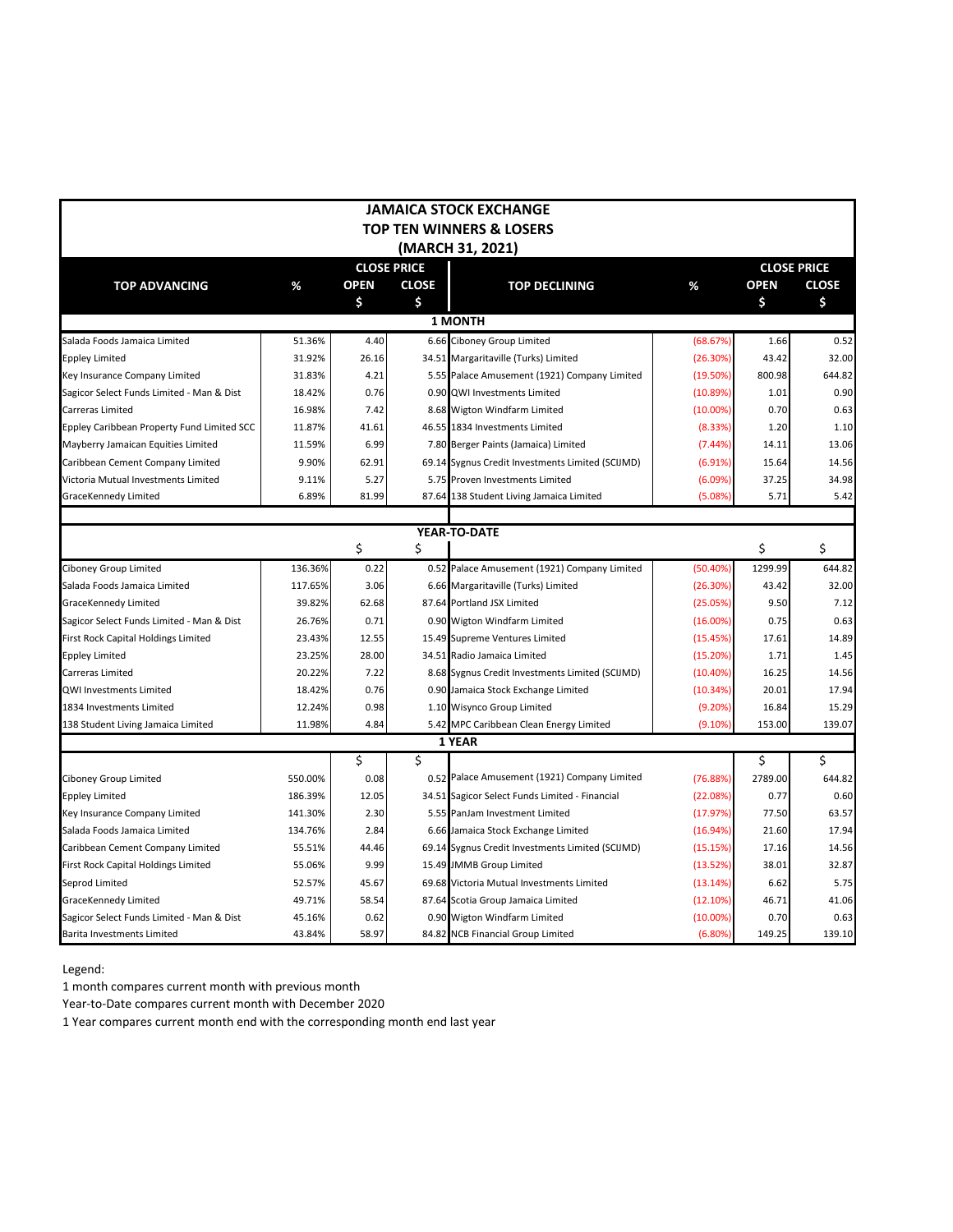|                                           |                               |               | Monthly Trading Statistics (2021 vs 2020) |                                      |                               |               |                     |                                      |
|-------------------------------------------|-------------------------------|---------------|-------------------------------------------|--------------------------------------|-------------------------------|---------------|---------------------|--------------------------------------|
|                                           |                               |               | <b>ORDINARY TRANSACTION</b>               |                                      |                               |               |                     |                                      |
| <b>Month</b>                              | No. of<br><b>Transactions</b> | Volume 2021   | <b>Value 2021</b>                         | <b>Month-End</b><br><b>JSE Index</b> | No. of<br><b>Transactions</b> | Volume 2020   | <b>Value 2020</b>   | <b>Month-End</b><br><b>JSE Index</b> |
| <b>JANUARY</b>                            | 11,602                        | 275,015,850   | \$1,267,464,212.54                        | 387,937.82                           | 14,566                        | 574,791,355   | \$2,953,597,620.44  | 500,463.33                           |
| <b>FEBRUARY</b>                           | 15,109                        | 365,800,176   | \$2,190,933,506.07                        | 394,528.80                           | 13,825                        | 522,889,519   | \$2,475,103,888.93  | 482,310.08                           |
| <b>MARCH</b>                              | 16,130                        | 376,979,920   | \$2,705,998,658.60                        | 394,659.55                           | 23,501                        | 1,082,861,767 | \$6,432,851,348.88  | 379,242.11                           |
| <b>APRIL</b>                              |                               |               |                                           |                                      | 17,232                        | 927,620,276   | \$3,137,184,126.63  | 364,045.96                           |
| <b>MAY</b>                                |                               |               |                                           |                                      | 14,923                        | 416,575,685   | \$2,569,529,110.59  | 383,649.99                           |
| <b>JUNE</b>                               |                               |               |                                           |                                      | 14,859                        | 774,535,669   | \$6,463,541,143.23  | 383,755.80                           |
| JULY                                      |                               |               |                                           |                                      | 13,610                        | 355,268,208   | \$2,317,249,848.53  | 370,421.97                           |
| <b>AUGUST</b>                             |                               |               |                                           |                                      | 11,096                        | 426,307,401   | \$2,744,057,864.94  | 370,282.72                           |
| <b>SEPTEMBER</b>                          |                               |               |                                           |                                      | 10,962                        | 249,524,918   | \$3,078,598,698.91  | 380,425.98                           |
| <b>OCTOBER</b>                            |                               |               |                                           |                                      | 12,387                        | 361,964,206   | \$4,201,876,635.03  | 375,386.38                           |
| <b>NOVEMBER</b>                           |                               |               |                                           |                                      | 11,989                        | 547,099,494   | \$5,870,349,524.37  | 399,576.09                           |
| <b>DECEMBER</b>                           |                               |               |                                           |                                      | 13,096                        | 449,288,857   | \$7,673,676,303.61  | 395,614.91                           |
| <b>TOTAL</b>                              | 42,841                        | 1,017,795,946 | \$6,164,396,377.21                        |                                      | 172,046                       | 6,688,727,355 | \$49,917,616,114.09 |                                      |
| Year Over Year (Month - Month Comparison) | $-31.36%$                     | $-65.19%$     | -57.93%                                   | 4.07%                                |                               |               |                     |                                      |
| <b>Period Over Period Comparison</b>      | $-17.44%$                     | $-53.32%$     | -48.03%                                   |                                      |                               |               |                     |                                      |
| <b>Comparative Year-to-Date</b>           | $-75.10%$                     | $-84.78%$     | $-87.65%$                                 | $-0.24%$                             |                               |               |                     |                                      |
| Avg. Daily Record (Y-T-D)                 | 691                           |               |                                           |                                      | 824                           |               |                     |                                      |
| Avg. Daily Volume/Value (Y-T-D)           |                               | 16,416,064    | \$99,425,748                              |                                      |                               | 34,611,788    | \$188,278,617       |                                      |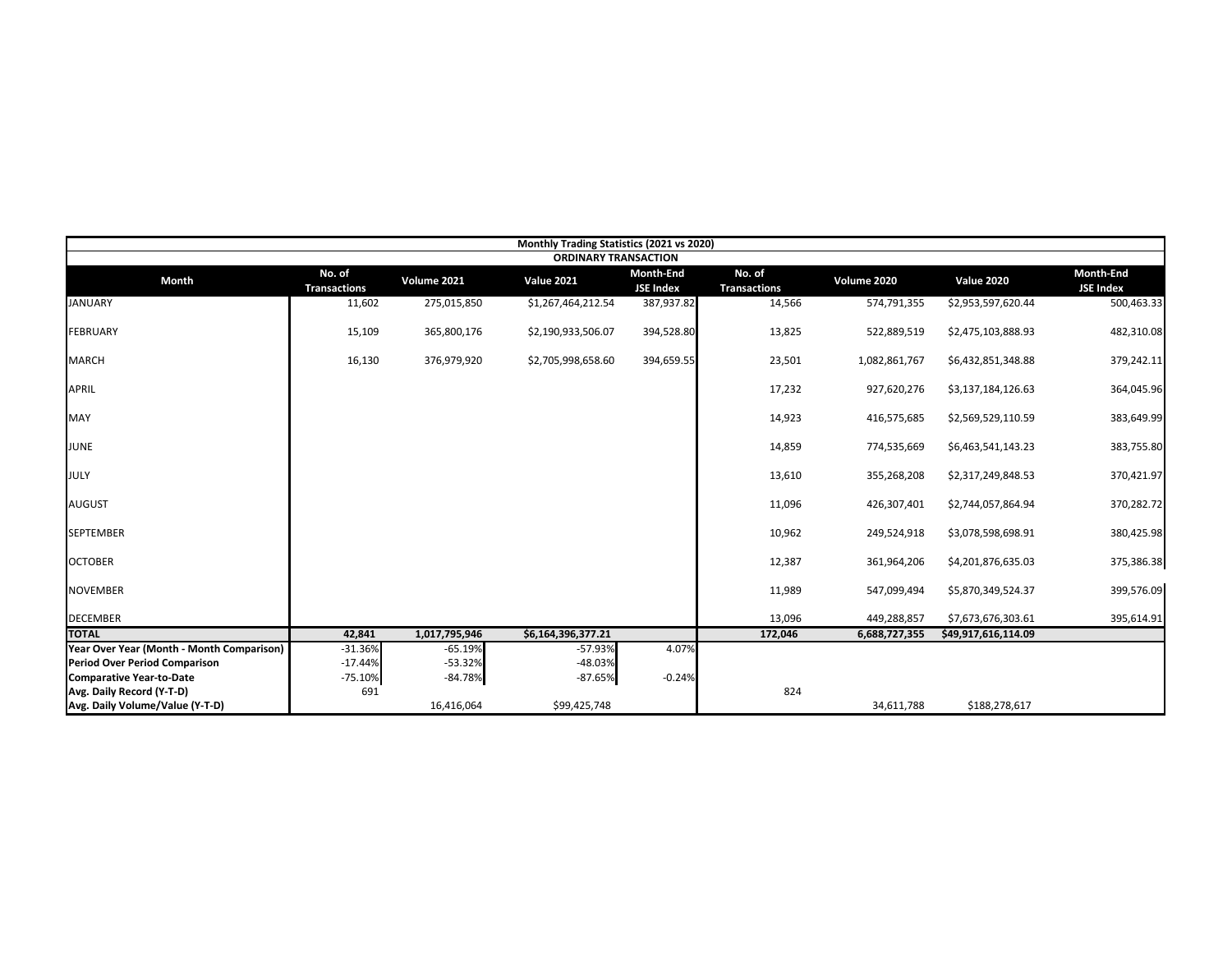|                                             |                               |               | <b>BLOCK TRANSACTIONS</b> |                               |               |                     |
|---------------------------------------------|-------------------------------|---------------|---------------------------|-------------------------------|---------------|---------------------|
|                                             | No. of<br><b>Transactions</b> | Volume 2021   | <b>Value 2021</b>         | No. of<br><b>Transactions</b> | Volume 2020   | <b>Value 2020</b>   |
| <b>JANUARY</b>                              | $\mathbf 0$                   | 0             | \$0.00                    | 18                            | 1,560,900     | 313306800.00        |
| <b>FEBRUARY</b>                             | $\mathbf{1}$                  | 4,000         | \$196,000.00              | $\mathbf{1}$                  | 12,925        | \$911,212.50        |
| <b>MARCH</b>                                | $\mathbf{1}$                  | 15,255        | \$2,173,837.50            | 4                             | 8,475,181     | \$256,384,654.34    |
| <b>APRIL</b>                                |                               |               |                           | 0                             | 0             | \$0.00              |
| <b>MAY</b>                                  |                               |               |                           | $\pmb{0}$                     | 0             | \$0.00              |
| JUNE                                        |                               |               |                           | $\mathbf{1}$                  | 16,000        | \$720,000.00        |
| <b>JULY</b>                                 |                               |               |                           | 1                             | 150,600       | \$6,659,532.00      |
| <b>AUGUST</b>                               |                               |               |                           | 0                             | 0             | \$0.00              |
| <b>SEPTEMBER</b>                            |                               |               |                           | 0                             | 0             | \$0.00              |
| <b>OCTOBER</b>                              |                               |               |                           | $\pmb{0}$                     | 0             | \$0.00              |
| <b>NOVEMBER</b>                             |                               |               |                           | $\overline{2}$                | 139,061,499   | \$3,824,456,942.50  |
| <b>DECEMBER</b>                             |                               |               |                           | 3                             | 52,817,067    | \$1,504,268,032.86  |
| <b>TOTAL(BLOCK)</b>                         |                               | 19,255        | \$2,369,837.50            | 30                            | 202,094,172   | \$5,906,707,174.20  |
| % of Total Activity                         | 0.00%                         | 0.00%         | 0.04%                     | 0.02%                         | 2.93%         | 10.58%              |
| % change on previous year                   | $-93.33%$                     | $-99.99%$     | -99.96%                   |                               |               |                     |
| <b>TOTAL(ORD.&amp; BLOCK)</b>               | 42,843                        | 1,017,815,201 | \$6,166,766,214.71        | 172,076                       | 6,890,821,527 | \$55,824,323,288.29 |
| % change on previous year                   | $-5.98%$                      | $-41.70%$     | $-39.78%$                 |                               |               |                     |
| % change of total activity on previous year | $-75.10%$                     | $-85.23%$     | $-88.95%$                 |                               |               |                     |
| Number of trading days (YTD)                |                               |               | 62                        |                               |               |                     |
| Number of trading days (2020)               |                               |               | 250                       |                               |               |                     |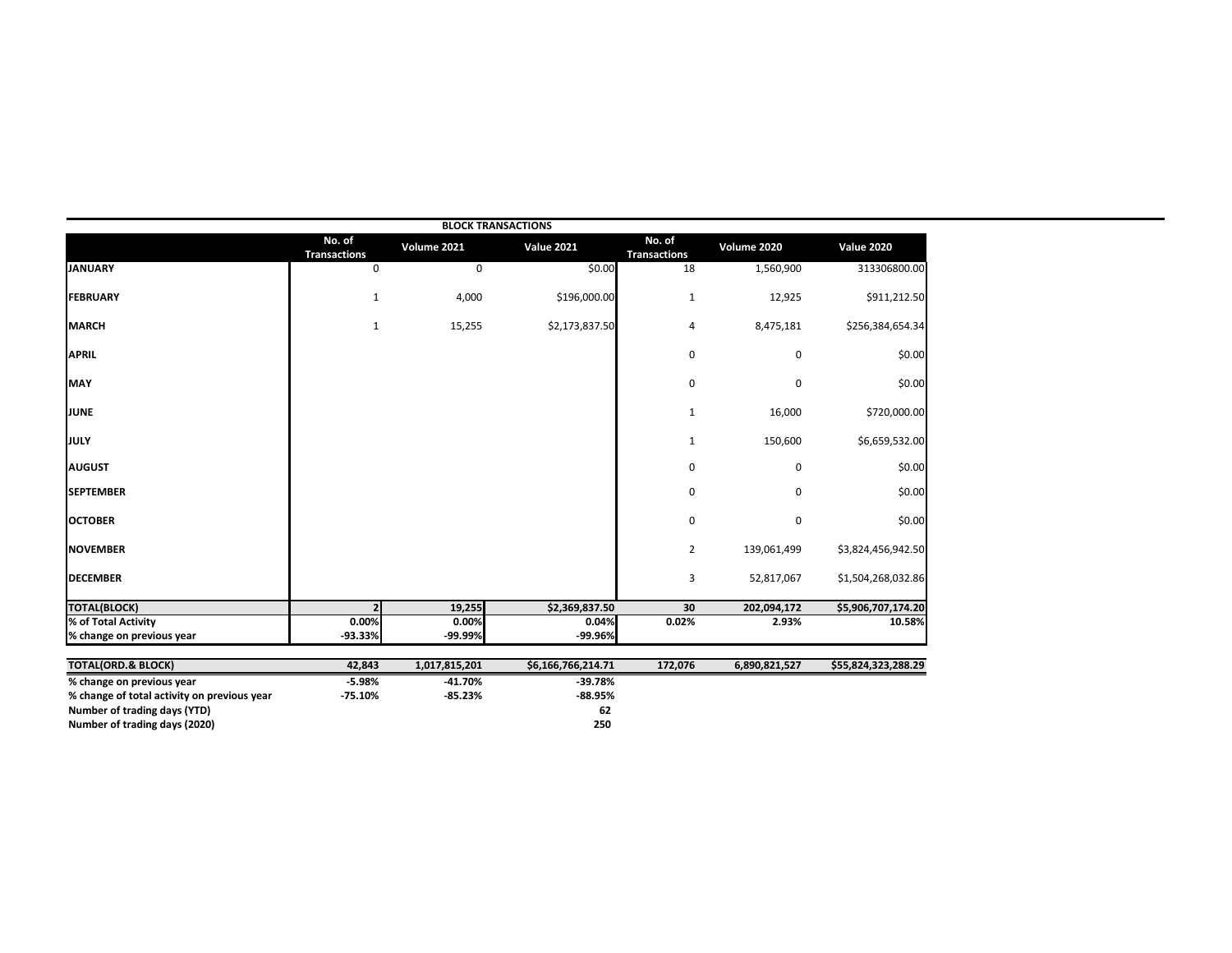|  | Monthly Trading Statistics (2021 vs 2020) for the Junior Market |
|--|-----------------------------------------------------------------|
|--|-----------------------------------------------------------------|

| <b>JUINIUR IVIARNE I</b>                  |                               |             |                    |                                   |                               |               |                    |                            |
|-------------------------------------------|-------------------------------|-------------|--------------------|-----------------------------------|-------------------------------|---------------|--------------------|----------------------------|
|                                           | No. of<br><b>Transactions</b> | Volume 2021 | <b>Value 2021</b>  | <b>Month-End</b><br>Jr. Mkt Index | No. of<br><b>Transactions</b> | Volume 2020   | <b>Value 2020</b>  | Month-End<br>Jr. Mkt Index |
| <b>JANUARY</b>                            | 7,470                         | 163,088,406 | \$399,489,327.16   | 2,774.17                          | 5,877                         | 102,107,328   | \$369,365,468.38   | 3,087.76                   |
| <b>FEBRUARY</b>                           | 8,710                         | 259,044,052 | \$624,712,547.04   | 2,920.35                          | 4,711                         | 103,162,395   | \$298,772,425.31   | 2,911.91                   |
| <b>MARCH</b>                              | 8,370                         | 204,632,606 | \$593,888,718.19   | 2,982.96                          | 7,373                         | 170,702,474   | \$405,985,912.58   | 2,304.15                   |
| <b>APRIL</b>                              |                               |             |                    |                                   | 6,767                         | 289,593,836   | \$664,946,104.17   | 2,407.42                   |
| <b>MAY</b>                                |                               |             |                    |                                   | 5,540                         | 97,292,475    | \$310,615,551.54   | 2,632.97                   |
| <b>JUNE</b>                               |                               |             |                    |                                   | 5,390                         | 173,819,751   | \$487,621,295.66   | 2,592.24                   |
| <b>JULY</b>                               |                               |             |                    |                                   | 5,844                         | 181,273,037   | \$497,092,281.14   | 2,590.03                   |
| <b>AUGUST</b>                             |                               |             |                    |                                   | 4,196                         | 64,431,029    | \$198,671,713.70   | 2,480.92                   |
| <b>SEPTEMBER</b>                          |                               |             |                    |                                   | 4,082                         | 82,704,763    | \$173,052,692.77   | 2,555.67                   |
| <b>OCTOBER</b>                            |                               |             |                    |                                   | 5,889                         | 163,685,526   | \$379,675,928.67   | 2,470.24                   |
| <b>NOVEMBER</b>                           |                               |             |                    |                                   | 6,028                         | 135,524,724   | \$397,386,348.10   | 2,516.08                   |
| <b>DECEMBER</b>                           |                               |             |                    |                                   | 6,431                         | 205,736,945   | \$498,820,163.43   | 2,643.38                   |
| <b>TOTAL (JUNIOR)</b>                     | 24,550                        | 626,765,064 | \$1,618,090,592.39 |                                   | 68,128                        | 1,770,034,283 | \$4,682,005,885.45 |                            |
| Year Over Year (Month - Month Comparison) | 13.52%                        | 19.88%      | 46.28%             | 29.46%                            |                               |               |                    |                            |
| <b>Period Over Period Comparison</b>      | 36.69%                        | 66.71%      | 50.64%             |                                   |                               |               |                    |                            |
| <b>Comparative Year-to-Date</b>           | $-63.96%$                     | $-64.59%$   | $-65.44%$          | 12.85%                            |                               |               |                    |                            |
| Avg. Daily Record (Y-T-D)                 | 396                           |             |                    |                                   | 285                           |               |                    |                            |
| Avg. Daily Volume/Value (Y-T-D)           |                               | 10,109,114  | \$26,098,235.36    |                                   |                               | 5,967,813     | \$17,049,584.23    |                            |

| <b>BLOCK TRANSACTIONS</b>     |                               |              |                    |                               |               |                    |  |  |  |  |  |
|-------------------------------|-------------------------------|--------------|--------------------|-------------------------------|---------------|--------------------|--|--|--|--|--|
|                               | No. of<br><b>Transactions</b> | Volume 2021  | <b>Value 2021</b>  | No. of<br><b>Transactions</b> | Volume 2020   | <b>Value 2020</b>  |  |  |  |  |  |
| <b>JANUARY</b>                | 0                             | 0            | \$0.00             | $\overline{0}$                | 0             | \$0.00             |  |  |  |  |  |
| <b>FEBRUARY</b>               | 0                             | 0            | \$0.00             | $\pmb{0}$                     | 0             | \$0.00             |  |  |  |  |  |
| <b>MARCH</b>                  | 0                             | 0            | \$0.00             | 4                             | 241,363,319   | \$489,433,405.91   |  |  |  |  |  |
| <b>APRIL</b>                  |                               |              |                    | $\pmb{0}$                     | 0             | \$0.00             |  |  |  |  |  |
| MAY                           |                               |              |                    | 0                             | 0             | \$0.00             |  |  |  |  |  |
| <b>JUNE</b>                   |                               |              |                    | $\pmb{0}$                     | 0             | \$0.00             |  |  |  |  |  |
| <b>JULY</b>                   |                               |              |                    | $\pmb{0}$                     | 0             | \$0.00             |  |  |  |  |  |
| <b>AUGUST</b>                 |                               |              |                    | $\pmb{0}$                     | 0             | \$0.00             |  |  |  |  |  |
| <b>SEPTEMBER</b>              |                               |              |                    | $\overline{2}$                | 250,000       | \$1,197,500.00     |  |  |  |  |  |
| <b>OCTOBER</b>                |                               |              |                    | $\pmb{0}$                     | 0             | \$0.00             |  |  |  |  |  |
| <b>NOVEMBER</b>               |                               |              |                    | $\pmb{0}$                     | 0             | \$0.00             |  |  |  |  |  |
| <b>DECEMBER</b>               |                               |              |                    | 4                             | 4,745,800     | \$16,643,242.00    |  |  |  |  |  |
| <b>TOTAL(BLOCK)</b>           | 0                             | $\mathbf{0}$ | \$0.00             | 10                            | 246,359,119   | 507,274,147.91     |  |  |  |  |  |
| % of Total Activity           | 0.00%                         | 0.00%        | 0.00%              | 0.01%                         | 12.22%        | 9.78%              |  |  |  |  |  |
| <b>TOTAL(ORD.&amp; BLOCK)</b> |                               |              |                    |                               |               |                    |  |  |  |  |  |
|                               | 24,550                        | 626,765,064  | \$1,618,090,592.39 | 68,138                        | 2,016,393,402 | \$5,189,280,033.36 |  |  |  |  |  |

**Number of trading days (YTD)** 62

**JUNIOR MARKET**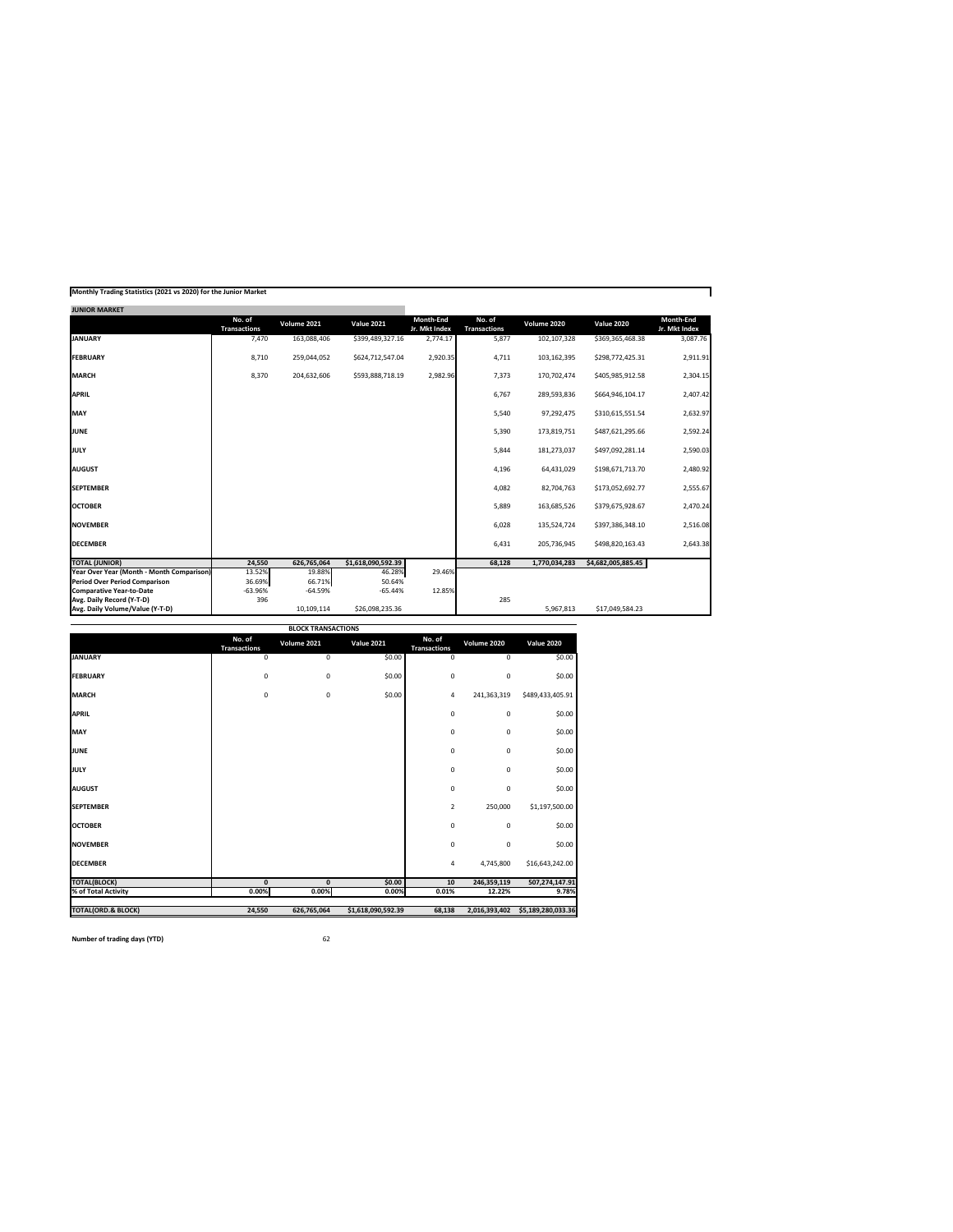|                                                                 |   |                                 |                          | Jamaica Stock Exchange           |                                 |                |                   |              |                 |                |                     |
|-----------------------------------------------------------------|---|---------------------------------|--------------------------|----------------------------------|---------------------------------|----------------|-------------------|--------------|-----------------|----------------|---------------------|
|                                                                 |   |                                 |                          | <b>Stock Price Analysis</b>      |                                 |                |                   |              |                 |                |                     |
|                                                                 |   |                                 |                          |                                  |                                 |                |                   |              |                 |                |                     |
|                                                                 |   | Close                           | Close                    | Close                            | Close                           |                | 1 Month           |              | <b>YTD</b>      | 1 Year         | 1 Year              |
|                                                                 |   | <b>Price</b><br>31-Mar-20<br>\$ | Price<br>31-Dec-20<br>\$ | <b>Price</b><br>26-Feb-21<br>\$  | <b>Price</b><br>31-Mar-21<br>\$ | \$             | %                 | \$           | %               | \$             | $\%$                |
| <b>Access Financial Services Limited</b>                        |   | 24.95                           | 23.50                    | 21.72                            | 22.16                           | 0.44           | 2.03%             | (1.34)       | (5.70%          | (2.79)         | (11.18%)            |
| AMG Packaging & Paper Company Limited                           |   | 1.65                            | 1.58                     | 1.64                             | 2.08                            | 0.44           | 26.83%            | 0.50         | 31.65%          | 0.43           | 26.06%              |
| <b>Blue Power Group Limited</b>                                 |   | 4.00                            | 2.78                     | 3.10                             | 3.74                            | 0.64           | 20.65%            | 0.96         | 34.53%          | (0.26)         | (6.50%)             |
| CAC 2000 Limited                                                |   | 10.00                           | 13.00                    | 9.50                             | 9.64                            | 0.14           | 1.47%             | (3.36)       | (25.85%)        | (0.36)         | (3.60%)             |
| Cargo Handlers Limited                                          |   | 5.70                            | 7.60                     | 8.61                             | 8.71                            | 0.10           | 1.16%             | 1.11         | 14.61%          | 3.01           | 52.81%              |
| Caribbean Assurance Brokers Limited                             |   | 2.13                            | 1.88                     | 1.80                             | 2.00                            | 0.20           | 11.11%            | 0.12         | 6.38%           | (0.13)         | (6.10%)             |
| Caribbean Cream Limited                                         |   | 2.80                            | 4.19                     | 4.80                             | 5.05                            | 0.25           | 5.21%             | 0.86         | 20.53%          | 2.25           | 80.36%              |
| Caribbean Flavours & Fragrances Limited                         | z | 1.04                            | 1.61                     | 2.11                             | 2.27                            | 0.16           | 7.58%             | 0.66         | 40.99%          | 1.23           | 117.43%             |
| Caribbean Producers Jamaica Limited                             |   | 2.22                            | 2.58                     | 3.44                             | 3.48                            | 0.04           | 1.16%             | 0.90         | 34.88%          | 1.26           | 56.76%              |
| Consolidated Bakeries (Jamaica) Limited                         |   | 1.35<br>1.83                    | 1.35<br>2.38             | 1.41<br>2.56                     | 1.52<br>2.54                    | 0.11           | 7.80%<br>(0.78%   | 0.17<br>0.16 | 12.59%<br>6.72% | 0.17<br>0.71   | 12.59%<br>38.80%    |
| Derrimon Trading Company Limited<br>Dolphin Cove Limited        |   | 6.04                            | 8.78                     | 8.00                             | 8.10                            | (0.02)<br>0.10 | 1.25%             | (0.68)       | (7.74%)         | 2.06           | 34.11%              |
| <b>Elite Diagnostics Limited</b>                                |   | 3.04                            | 3.01                     | 2.80                             | 2.99                            | 0.19           | 6.79%             | (0.02)       | (0.66%)         | (0.05)         | (1.64%)             |
| <b>Everything Fresh Limited</b>                                 |   | 0.62                            | 0.74                     | 1.02                             | 0.93                            | (0.09)         | (8.82%)           | 0.19         | 25.68%          | 0.31           | 50.00%              |
| <b>Express Catering Limited</b>                                 |   | 3.14                            | 3.53                     | 3.62                             | 3.80                            | 0.18           | 4.97%             | 0.27         | 7.65%           | 0.66           | 21.02%              |
| Fontana Limited                                                 |   | 4.99                            | 5.66                     | 5.92                             | 5.88                            | (0.04)         | (0.68%            | 0.22         | 3.89%           | 0.89           | 17.84%              |
| <b>FosRich Company Limited</b>                                  |   | 2.68                            | 4.11                     | 5.11                             | 5.12                            | 0.01           | 0.20%             | 1.01         | 24.57%          | 2.44           | 91.04%              |
| General Accident Insurance Company Limited                      |   | 5.01                            | 6.19                     | 5.78                             | 5.84                            | 0.06           | 1.04%             | (0.35)       | (5.65%)         | 0.83           | 16.57%              |
| <b>GWEST Corporation Limited</b>                                |   | 0.80                            | 0.75                     | 0.75                             | 0.80                            | 0.05           | 6.67%             | 0.05         | 6.67%           | 0.00           | 0.00%               |
| Honey Bun (1982) Limited                                        |   | 6.18                            | 5.31                     | 5.19                             | 5.09                            | (0.10)         | (1.93%            | (0.22)       | (4.14%          | (1.09)         | (17.64%)            |
| iCreate Limited                                                 |   | 0.51                            | 0.59                     | 0.93                             | 0.81                            | (0.12)         | $(12.90\%$        | 0.22         | 37.29%          | 0.30           | 58.82%              |
| Indies Pharma Jamaica Limited                                   |   | 2.24                            | 2.65                     | 3.01                             | 3.99                            | 0.98           | 32.56%            | 1.34         | 50.57%          | 1.75           | 78.13%              |
| IronRock Insurance Company Limited                              |   | 3.00                            | 3.80                     | 3.60                             | 3.60                            | 0.00           | 0.00%             | (0.20)       | (5.26%)         | 0.60           | 20.00%              |
| <b>ISP Finance Services Limited</b>                             |   | 13.50                           | 19.50                    | 25.29                            | 23.80                           | (1.49)         | (5.89%            | 4.30         | 22.05%          | 10.30          | 76.30%              |
| Jamaican Teas Limited                                           | z | 1.33                            | 1.97                     | 3.03                             | 3.15                            | 0.12           | 3.96%             | 1.18         | 59.90%          | 1.82           | 136.25%             |
| Jetcon Corporation Limited                                      |   | 1.05                            | 0.79                     | 0.73                             | 0.76                            | 0.03           | 4.11%             | (0.03)       | $(3.80\%)$      | (0.29)         | (27.62%)            |
| K.L.E. Group Limited                                            |   | 1.45                            | 1.15                     | 1.39                             | 1.02                            | (0.37)         | (26.62%           | (0.13)       | (11.30%)        | (0.43)         | (29.66%)            |
| Knutsford Express Services Limited                              |   | 8.63                            | 6.75                     | 6.77                             | 5.51                            | (1.26)         | (18.61%)          | (1.24)       | (18.37%)        | (3.12)         | (36.15%)            |
| Lasco Distributors Limited                                      |   | 2.98                            | 3.20                     | 3.70                             | 4.10                            | 0.40           | 10.81%            | 0.90         | 28.13%          | 1.12           | 37.58%              |
| Lasco Financial Services Limited                                |   | 2.61                            | 2.54                     | 2.51                             | 2.69                            | 0.18           | 7.17%             | 0.15         | 5.91%           | 0.08           | 3.07%               |
| Lasco Manufacturing Limited                                     |   | 2.99                            | 3.85                     | 4.65                             | 4.50                            | (0.15)         | (3.23%)           | 0.65         | 16.88%          | 1.51           | 50.50%              |
| Lumber Depot Limited                                            |   | 1.18                            | 1.54                     | 2.52                             | 2.31                            | (0.21)         | (8.33%)           | 0.77         | 50.00%          | 1.13           | 95.76%              |
| Mailpac Group Limited<br>Main Event Entertainment Group Limited |   | 1.69<br>4.52                    | 2.78<br>3.20             | 3.63<br>3.05                     | 3.48<br>3.48                    | (0.15)<br>0.43 | (4.13%)<br>14.10% | 0.70<br>0.28 | 25.18%<br>8.75% | 1.79<br>(1.04) | 105.92%<br>(23.01%) |
| Medical Disposables & Supplies Limited                          |   | 6.52                            | 4.22                     | 4.31                             | 4.15                            | (0.16)         | (3.71%)           | (0.07)       | (1.66%)         | (2.37)         | (36.35%)            |
| Paramount Trading (Jamaica) Limited                             |   | 1.94                            | 1.45                     | 1.34                             | 1.30                            | (0.04)         | (2.99%            | (0.15)       | (10.34%)        | (0.64)         | (32.99%)            |
| SSL Venture Capital Jamaica Limited                             |   | 1.00                            | 0.57                     | 0.57                             | 0.60                            | 0.03           | 5.26%             | 0.03         | 5.26%           | (0.40)         | $(40.00\%)$         |
| <b>Stationery and Office Supplies Limited</b>                   |   | 5.83                            | 4.54                     | 4.18                             | 5.50                            | 1.32           | 31.58%            | 0.96         | 21.15%          | (0.33)         | (5.66%)             |
| The Limners and Bards Limited                                   |   | 2.12                            | 3.06                     | 2.69                             | 2.70                            | 0.01           | 0.37%             | (0.36)       | (11.76%)        | 0.58           | 27.36%              |
| Tropical Battery Company Limited                                | n |                                 | 1.19                     | 1.16                             | 1.12                            | (0.04)         | (3.45%)           | (0.07)       | (5.88%)         |                |                     |
| tTech Limited                                                   |   | 4.24                            | 4.30                     | 4.35                             | 4.64                            | 0.29           | 6.67%             | 0.34         | 7.91%           | 0.40           | 9.43%               |
| <b>Average Price Appreciation(%)</b>                            |   |                                 |                          |                                  |                                 |                | 2.94%             |              | 12.00%          |                | 25.91%              |
| Advance:Decline:Unchange :-                                     |   |                                 |                          |                                  |                                 |                | 26:14:01          |              | 27:14:00        |                | 25:14:01            |
|                                                                 |   |                                 |                          |                                  |                                 |                |                   |              |                 |                |                     |
| <b>KEY</b>                                                      |   |                                 |                          |                                  |                                 |                |                   |              |                 |                |                     |
| suspended security                                              |   | s                               |                          |                                  |                                 |                |                   |              |                 |                |                     |
| newly listed                                                    |   | n                               |                          |                                  |                                 |                |                   |              |                 |                |                     |
| adjusted for bonus issue                                        |   | b                               |                          |                                  |                                 |                |                   |              |                 |                |                     |
| adjusted for stock split                                        |   | z                               |                          |                                  |                                 |                |                   |              |                 |                |                     |
| adjusted for Stock consolidation (reverse split)                |   | c                               |                          |                                  |                                 |                |                   |              |                 |                |                     |
|                                                                 |   |                                 |                          |                                  |                                 |                |                   |              |                 |                |                     |
|                                                                 |   |                                 |                          |                                  |                                 |                |                   |              |                 |                |                     |
|                                                                 |   |                                 |                          |                                  |                                 |                |                   |              |                 |                |                     |
| March 31, 2021                                                  |   | 2,982.96                        | <b>INDEX CHANGE</b>      |                                  | <b>INDEX CHANGE</b>             |                |                   |              |                 |                |                     |
| February 26, 2021                                               |   |                                 | 2,920.35 MONTH           |                                  | 62.61 MONTH %                   | 2.14%          |                   |              |                 |                |                     |
| December 31, 2020                                               |   | 2,643.38 Y-T-D                  |                          |                                  | 339.58 <b>Y-T-D %</b>           | 12.85%         |                   |              |                 |                |                     |
| March 31, 2020                                                  |   | 2,304.15 1 YEAR                 |                          |                                  | 678.81 1 YEAR %                 | 29.46%         |                   |              |                 |                |                     |
| Market. Capitalisation as at:-                                  |   | Ja\$M                           |                          | change over prev mnth(Ja\$M) (%) |                                 |                |                   |              |                 |                |                     |
| February 26, 2021                                               |   | \$136,980.56                    |                          |                                  |                                 |                |                   |              |                 |                |                     |
| March 31, 2021                                                  |   | \$139,948.74                    | \$2,968.18               |                                  | 2.17%                           |                |                   |              |                 |                |                     |
|                                                                 |   |                                 |                          |                                  |                                 |                |                   |              |                 |                |                     |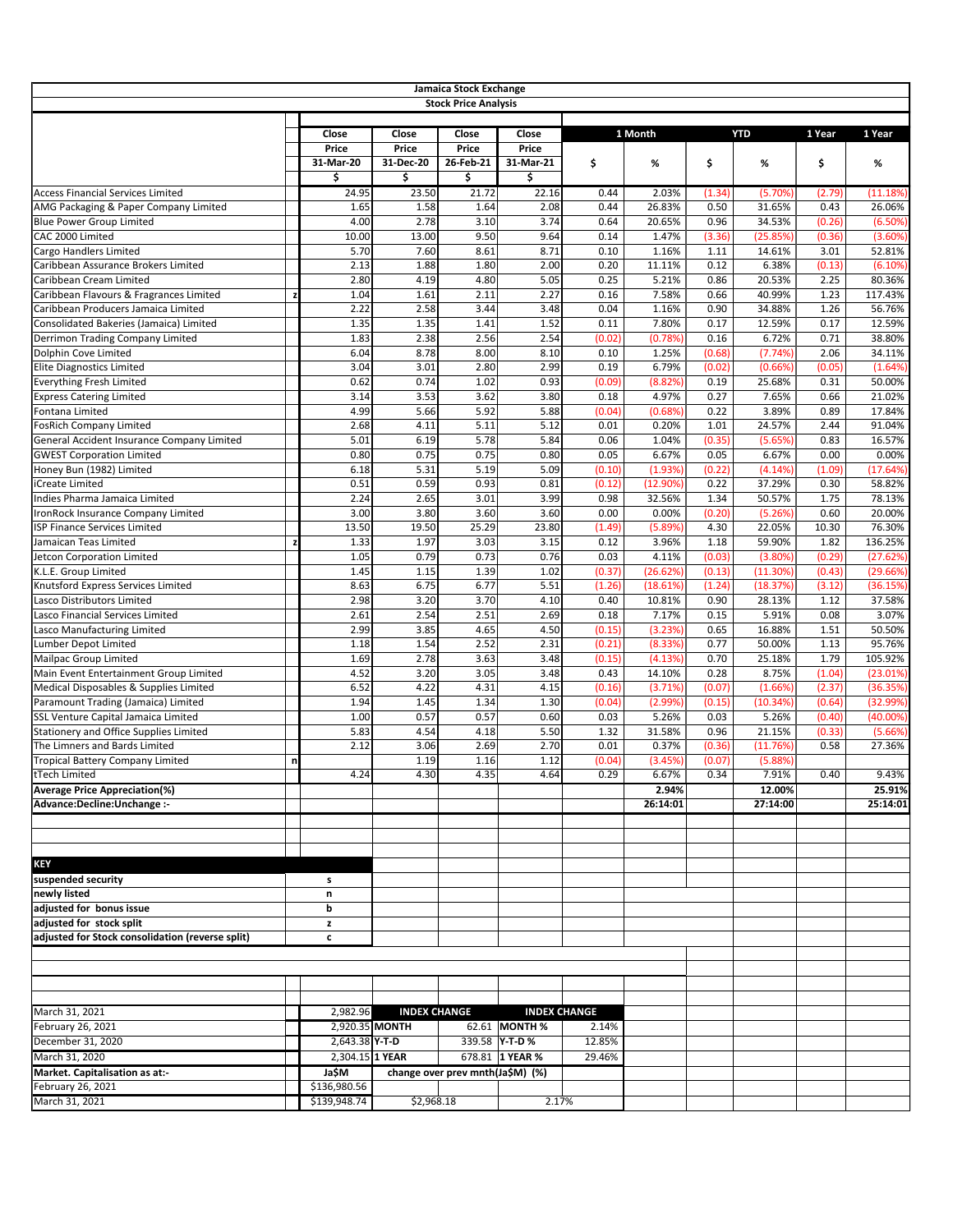|                                               |         |                    |                  | <b>JAMAICA STOCK EXCHANGE</b>                 |             |                    |              |
|-----------------------------------------------|---------|--------------------|------------------|-----------------------------------------------|-------------|--------------------|--------------|
|                                               |         |                    |                  | TOP WINNERS & LOSERS (JUNIOR MARKET)          |             |                    |              |
|                                               |         |                    | (MARCH 31, 2021) |                                               |             |                    |              |
|                                               |         | <b>CLOSE PRICE</b> |                  |                                               |             | <b>CLOSE PRICE</b> |              |
| <b>TOP ADVANCING</b>                          | %       | <b>OPEN</b>        | <b>CLOSE</b>     | <b>TOP DECLINING</b>                          | $\%$        | <b>OPEN</b>        | <b>CLOSE</b> |
|                                               |         | \$                 | \$               |                                               |             | \$                 | \$           |
|                                               |         |                    | <b>1 MONTH</b>   |                                               |             |                    |              |
| Indies Pharma Jamaica Limited                 | 32.56%  | 3.01               |                  | 3.99 K.L.E. Group Limited                     | (26.62%)    | 1.39               | 1.02         |
| <b>Stationery and Office Supplies Limited</b> | 31.58%  | 4.18               |                  | 5.50 Knutsford Express Services Limited       | (18.61%)    | 6.77               | 5.51         |
| AMG Packaging & Paper Company Limited         | 26.83%  | 1.64               |                  | 2.08 ICreate Limited                          | (12.90%)    | 0.93               | 0.81         |
| <b>Blue Power Group Limited</b>               | 20.65%  | 3.10               |                  | 3.74 Everything Fresh Limited                 | (8.82%)     | 1.02               | 0.93         |
| Main Event Entertainment Group Limited        | 14.10%  | 3.05               |                  | 3.48 Lumber Depot Limited                     | (8.33%)     | 2.52               | 2.31         |
| Caribbean Assurance Brokers Limited           | 11.11%  | 1.80               |                  | 2.00 ISP Finance Services Limited             | (5.89%)     | 25.29              | 23.80        |
| Lasco Distributors Limited                    | 10.81%  | 3.70               |                  | 4.10 Mailpac Group Limited                    | (4.13%)     | 3.63               | 3.48         |
| Consolidated Bakeries (Jamaica) Limited       | 7.80%   | 1.41               |                  | 1.52 Medical Disposables & Supplies Limited   | (3.71%)     | 4.31               | 4.15         |
| Caribbean Flavours & Fragrances Limited       | 7.58%   | 2.11               |                  | 2.27 Tropical Battery Company Limited         | (3.45%)     | 1.16               | 1.12         |
| Lasco Financial Services Limited              | 7.17%   | 2.51               |                  | 2.69 Lasco Manufacturing Limited              | (3.23%)     | 4.65               | 4.50         |
|                                               |         |                    | YEAR-TO-DATE     |                                               |             |                    |              |
|                                               |         | \$                 | \$               |                                               |             | \$                 | \$           |
| Jamaican Teas Limited                         | 59.90%  | 1.97               |                  | 3.15 CAC 2000 Limited                         | (25.85%)    | 13.00              | 9.64         |
| Indies Pharma Jamaica Limited                 | 50.57%  | 2.65               |                  | 3.99 Knutsford Express Services Limited       | (18.37%)    | 6.75               | 5.51         |
| Lumber Depot Limited                          | 50.00%  | 1.54               |                  | 2.31 The Limners and Bards Limited            | (11.76%)    | 3.06               | 2.70         |
| Caribbean Flavours & Fragrances Limited       | 40.99%  | 1.61               |                  | 2.27 K.L.E. Group Limited                     | (11.30%)    | 1.15               | 1.02         |
| iCreate Limited                               | 37.29%  | 0.59               |                  | 0.81 Paramount Trading (Jamaica) Limited      | (10.34%)    | 1.45               | 1.30         |
| Caribbean Producers Jamaica Limited           | 34.88%  | 2.58               |                  | 3.48 Dolphin Cove Limited                     | (7.74%)     | 8.78               | 8.10         |
| <b>Blue Power Group Limited</b>               | 34.53%  | 2.78               |                  | 3.74 Tropical Battery Company Limited         | (5.88%)     | 1.19               | 1.12         |
| AMG Packaging & Paper Company Limited         | 31.65%  | 1.58               |                  | 2.08 Access Financial Services Limited        | (5.70%)     | 23.50              | 22.16        |
| Lasco Distributors Limited                    | 28.13%  | 3.20               |                  | 4.10 General Accident Insurance Company Limit | (5.65%)     | 6.19               | 5.84         |
| <b>Everything Fresh Limited</b>               | 25.68%  | 0.74               |                  | 0.93 IronRock Insurance Company Limited       | (5.26%)     | 3.80               | 3.60         |
|                                               |         |                    | 1 YEAR           |                                               |             |                    |              |
|                                               |         | \$                 | \$               |                                               |             | \$                 | \$           |
| Jamaican Teas Limited                         | 136.25% | 1.33               |                  | 3.15 SSL Venture Capital Jamaica Limited      | $(40.00\%)$ | 1.00               | 0.60         |
| Caribbean Flavours & Fragrances Limited       | 117.43% | 1.04               |                  | 2.27 Medical Disposables & Supplies Limited   | (36.35%)    | 6.52               | 4.15         |
| <b>Mailpac Group Limited</b>                  | 105.92% | 1.69               |                  | 3.48 Knutsford Express Services Limited       | (36.15%)    | 8.63               | 5.51         |
| Lumber Depot Limited                          | 95.76%  | 1.18               |                  | 2.31 Paramount Trading (Jamaica) Limited      | (32.99%)    | 1.94               | 1.30         |
| <b>FosRich Company Limited</b>                | 91.04%  | 2.68               |                  | 5.12 K.L.E. Group Limited                     | (29.66%)    | 1.45               | 1.02         |
| Caribbean Cream Limited                       | 80.36%  | 2.80               |                  | 5.05 Jetcon Corporation Limited               | (27.62%)    | 1.05               | 0.76         |
| Indies Pharma Jamaica Limited                 | 78.13%  | 2.24               |                  | 3.99 Main Event Entertainment Group Limited   | (23.01%)    | 4.52               | 3.48         |
| <b>ISP Finance Services Limited</b>           | 76.30%  | 13.50              |                  | 23.80 Honey Bun (1982) Limited                | (17.64%)    | 6.18               | 5.09         |
| iCreate Limited                               | 58.82%  | 0.51               |                  | 0.81 Access Financial Services Limited        | (11.18%)    | 24.95              | 22.16        |
| Caribbean Producers Jamaica Limited           | 56.76%  | 2.22               |                  | 3.48 Blue Power Group Limited                 | (6.50%)     | 4.00               | 3.74         |

Legend:

1 month compares current month with previous month

Year-to-Date compares current month with December 2020

1 Year compares current month end with the corresponding month end last year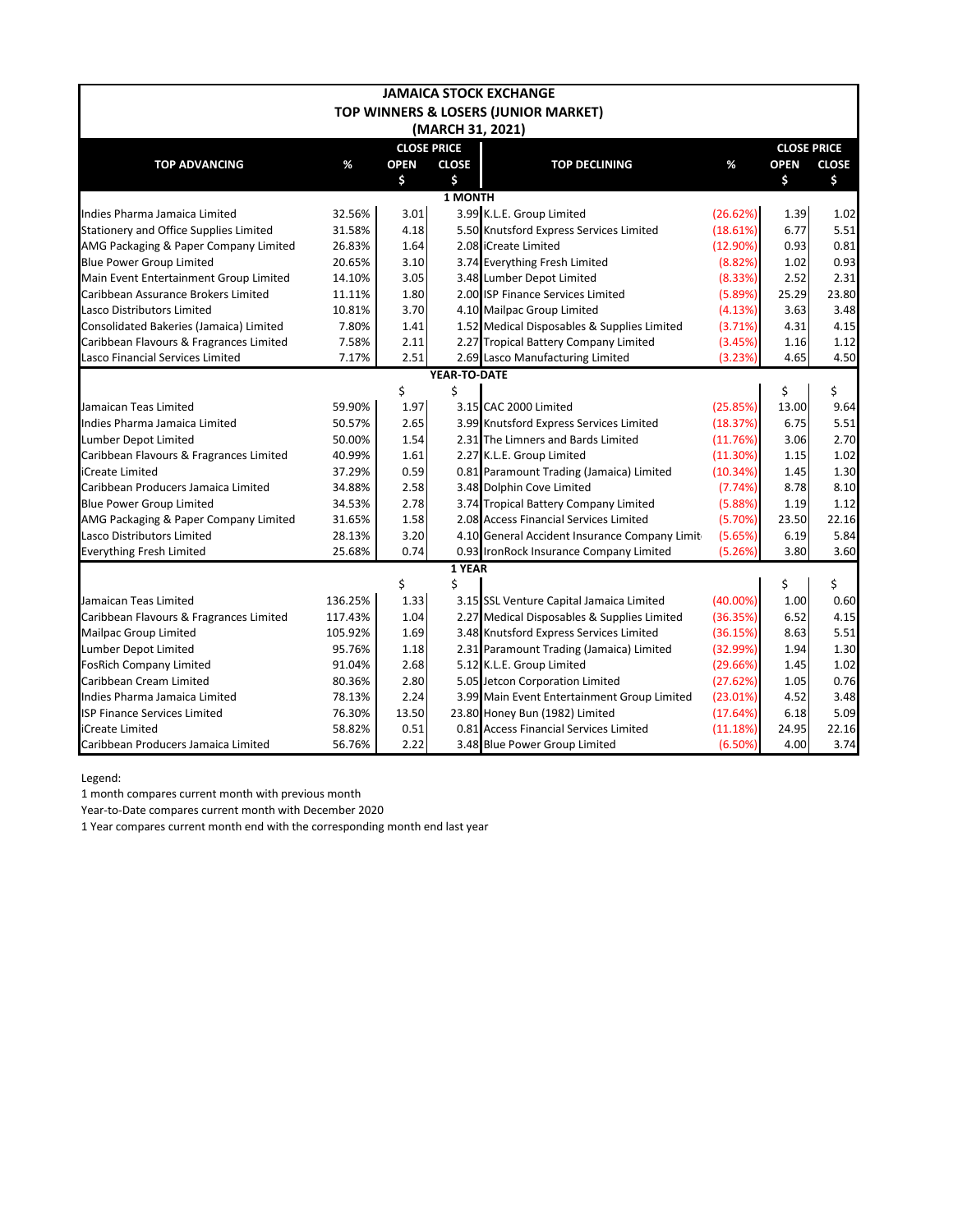## **Monthly Trading Statistics (2021 vs 2020) for the USD Equities Market**

| <b>USD EQUITIES MARKET</b>                |                               |             |                   |                                        |                               |             |                   |                                        |
|-------------------------------------------|-------------------------------|-------------|-------------------|----------------------------------------|-------------------------------|-------------|-------------------|----------------------------------------|
|                                           | No. of<br><b>Transactions</b> | Volume 2021 | <b>Value 2021</b> | Month-End<br><b>USD Equities Index</b> | No. of<br><b>Transactions</b> | Volume 2020 | <b>Value 2020</b> | Month-End<br><b>USD Equities Index</b> |
| <b>JANUARY</b>                            | 350                           | 11,630,737  | \$1,479,136.91    | 202.72                                 | 389                           | 5,236,602   | \$1,637,663.75    | 230.48                                 |
| <b>FEBRUARY</b>                           | 529                           | 7,232,881   | \$959,197.42      | 200.72                                 | 283                           | 2,277,663   | \$775,185.15      | 228.15                                 |
| <b>MARCH</b>                              | 566                           | 8,524,520   | \$1,628,985.03    | 204.40                                 | 467                           | 28,256,821  | \$841,919.98      | 201.77                                 |
| <b>APRIL</b>                              |                               |             |                   |                                        | 402                           | 25,010,747  | \$1,720,851.49    | 194.31                                 |
| <b>MAY</b>                                |                               |             |                   |                                        | 311                           | 9,408,192   | 1,231,934.34      | 190.28                                 |
| <b>JUNE</b>                               |                               |             |                   |                                        | 477                           | 37,181,769  | \$4,206,176.10    | 181.77                                 |
| <b>JULY</b>                               |                               |             |                   |                                        | 326                           | 13,980,750  | \$1,919,630.31    | 186.15                                 |
| <b>AUGUST</b>                             |                               |             |                   |                                        | 309                           | 8,006,602   | \$722,524.39      | 187.50                                 |
| <b>SEPTEMBER</b>                          |                               |             |                   |                                        | 309                           | 6,385,269   | \$804,861.10      | 189.90                                 |
| <b>OCTOBER</b>                            |                               |             |                   |                                        | 318                           | 57,220,224  | \$1,420,247.70    | 197.41                                 |
| <b>NOVEMBER</b>                           |                               |             |                   |                                        | 370                           | 4,959,987   | \$438,006.51      | 190.34                                 |
| <b>DECEMBER</b>                           |                               |             |                   |                                        | 464                           | 6,258,803   | \$724,506.72      | 186.30                                 |
| <b>TOTAL (USD EQUITIES MKT)</b>           | 1,445                         | 27,388,138  | \$4,067,319.36    |                                        | 4425                          | 204,183,429 | \$16,443,507.54   |                                        |
| Year Over Year (Month - Month Comparison) | 21.20%                        | $-69.83%$   | 93.48%            | 1.30%                                  |                               |             |                   |                                        |
| <b>Period Over Period Comparison</b>      | 26.87%                        | $-23.43%$   | 24.96%            |                                        |                               |             |                   |                                        |
| <b>Comparative Year-to-Date</b>           | $-67.34%$                     | -86.59%     | $-75.26%$         | 9.72%                                  |                               |             |                   |                                        |
| Avg. Daily Record (Y-T-D)                 | 23                            |             |                   |                                        | 18                            |             |                   |                                        |
| Avg. Daily Volume/Value (Y-T-D)           |                               | 441,744     | \$65,601.93       |                                        |                               | 567,795     | \$51,663.00       |                                        |

| March 31, 2021                 | 204.40   | <b>INDEX CHANGE</b>              | <b>INDEX CHANGE</b>          |
|--------------------------------|----------|----------------------------------|------------------------------|
| February 26, 2021              |          | 200.72 MONTH                     | 1.83%<br>3.68 <b>MONTH</b> % |
| December 31, 2020              |          | 186.30 Y-T-D                     | $9.72\%$<br>18.10 Y-T-D %    |
| March 31, 2020                 |          | 201.77 1 YEAR                    | 1.30%<br>2.63 1 YEAR %       |
| Market. Capitalisation as at:- | USŚM     | change over prev mnth(US\$M) (%) |                              |
| <b>February 26, 2021</b>       | \$526.85 |                                  |                              |
| March 31, 2021                 | \$569.52 | \$42.67                          | 8.10%                        |

**Number of trading days (YTD)** 62